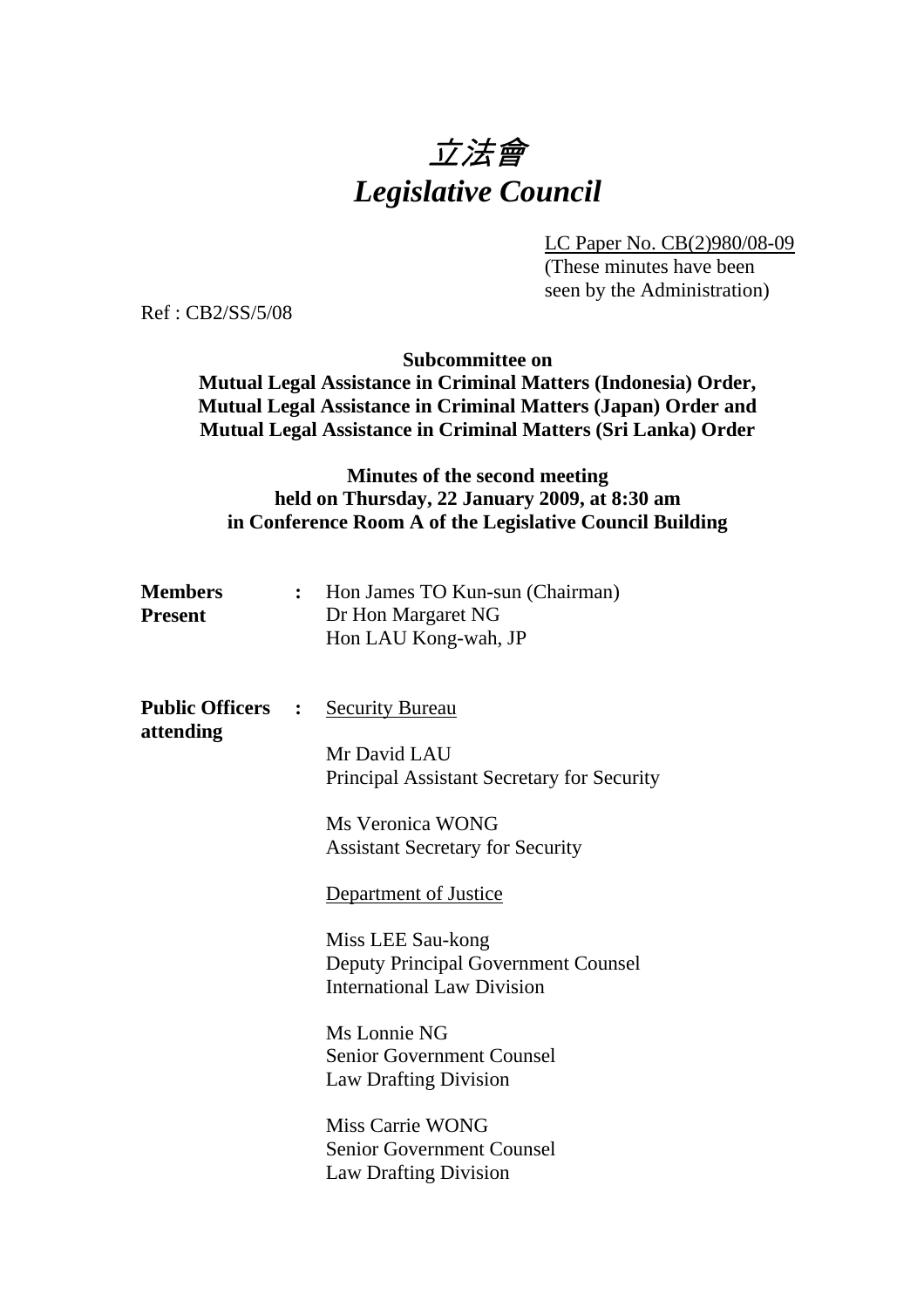| <b>Clerk</b> in<br>attendance |                | Miss Betty MA<br>Chief Council Secretary (2) 4       |
|-------------------------------|----------------|------------------------------------------------------|
| <b>Staff</b> in<br>attendance | $\ddot{\cdot}$ | Mr Timothy TSO<br><b>Assistant Legal Adviser 2</b>   |
|                               |                | Miss Florence WONG<br>Senior Council Secretary (2) 5 |

Action

#### **I. Meeting with the Administration**

[Legislative Council Brief, proposed resolutions on the three Orders, LC Papers Nos. LS17/08-09 and CB(2)421/08-09(01) to (03)]

The Subcommittee deliberated (index of proceedings attached at **Annex**).

2. Noting that Article XVII(3) of the model agreement was not included in the agreement for mutual legal assistance entered into by Hong Kong and Japan which provided that a person who consented to give evidence would not be subject to prosecution based on his testimony, except for perjury, members expressed concern about the safeguards for a person who consented to give evidence in the absence of the immunity provision. The Administration advised that the legal position of the witness would be governed by the domestic law of the Requesting Party. The safeguards to protect the legal rights of a person transferred to or from Hong Kong were contained in sections  $17(1)(iv)$  and  $(v)$ , 19 and  $23(2)(b)$  of the Mutual Legal Assistance in Criminal Matters Ordinance (Cap. 525).

3. In relation to the legal rights of a person who consented to give evidence or Admin provide assistance, the Chairman requested the Administration to consider providing the person with information on the scope of legal advice available or the safeguards to protect his legal rights before consenting to give evidence or provide assistance pursuant to the agreements on mutual legal assistance.

### **II. Any other business**

4. The Chairman said that the Subcommittee had completed scrutiny of the Mutual Legal Assistance in Criminal Matters (Indonesia) Order, the Mutual Legal Assistance in Criminal Matters (Japan) Order and the Mutual Legal Assistance in Criminal Matters (Sri Lanka) Order, and supported the Administration giving fresh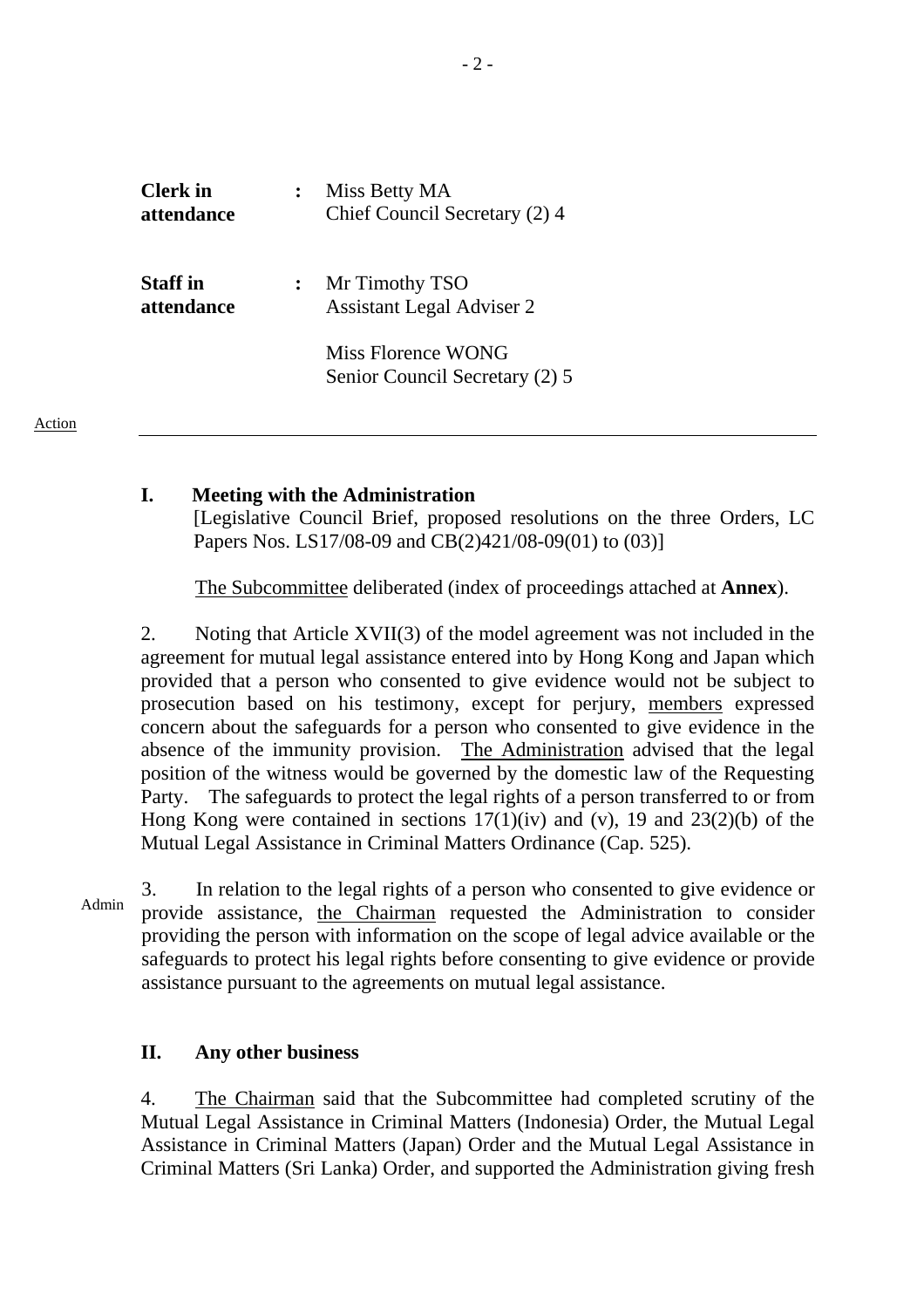Action

notice to move motions on the three Orders at a future Council meeting. The Subcommittee would report its deliberations to the House Committee on 6 February 2009.

5. There being no other business, the meeting ended at 9:10 am.

Council Business Division 2 Legislative Council Secretariat 26 February 2009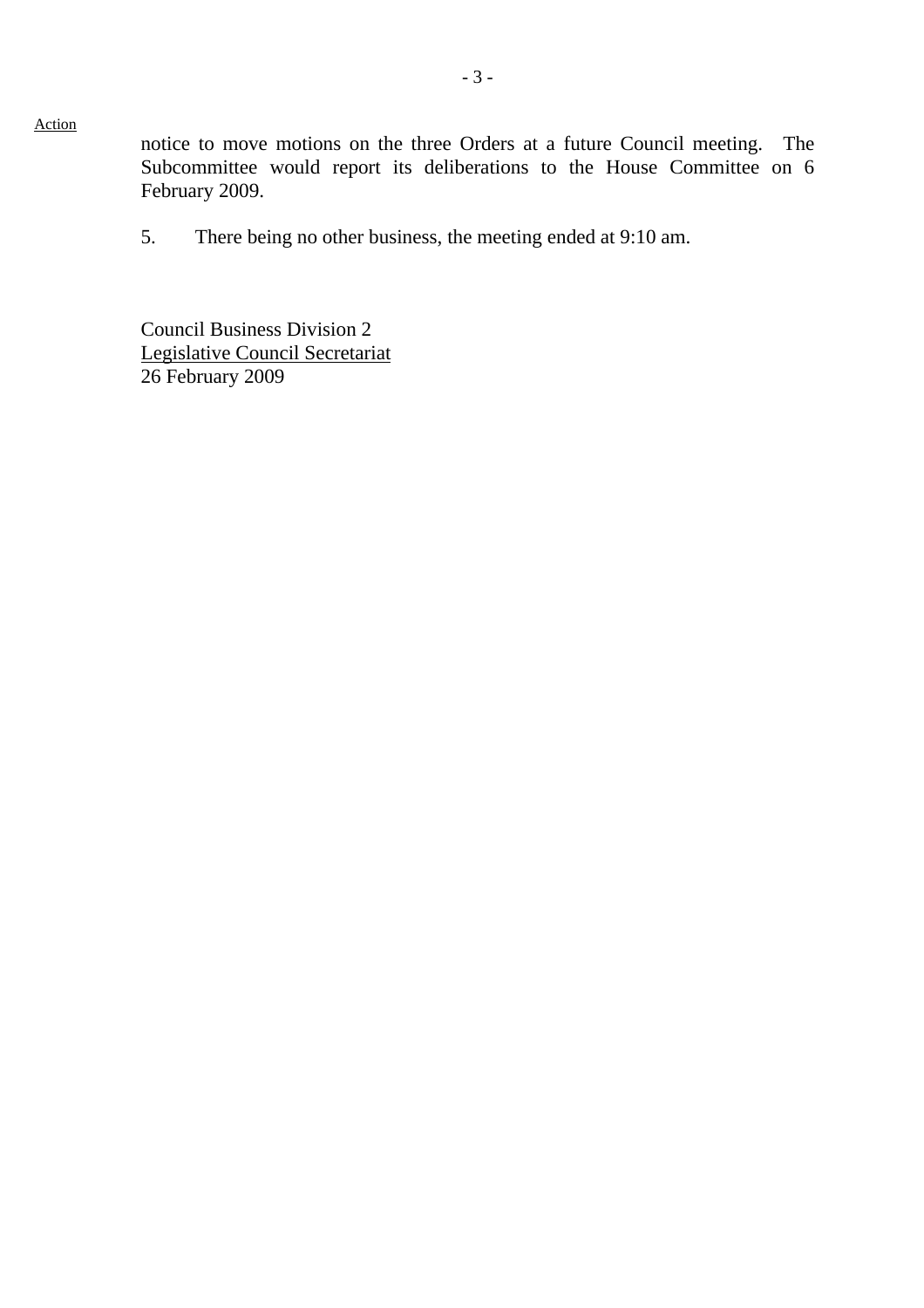## **Proceedings of the second meeting of the Subcommittee on Mutual Legal Assistance in Criminal Matters (Indonesia) Order, Mutual Legal Assistance in Criminal Matters (Japan) Order and Mutual Legal Assistance in Criminal Matters (Sri Lanka) Order on Thursday, 22 January 2009, at 8:30 am in Conference Room A of the Legislative Council Building**

| <b>Time marker</b> | Speaker(s)                                                    | Subject(s)                                                                                                                                                                                                                                                                                                              | <b>Action</b><br>required |  |  |
|--------------------|---------------------------------------------------------------|-------------------------------------------------------------------------------------------------------------------------------------------------------------------------------------------------------------------------------------------------------------------------------------------------------------------------|---------------------------|--|--|
|                    | Agenda item I - Meeting with the Administration               |                                                                                                                                                                                                                                                                                                                         |                           |  |  |
|                    | (a) Mutual Legal Assistance in Criminal Matters (Japan) Order |                                                                                                                                                                                                                                                                                                                         |                           |  |  |
| $000000 - 000313$  | Chairman                                                      | Opening remarks                                                                                                                                                                                                                                                                                                         |                           |  |  |
| 000314 - 000337    | Admin                                                         | Examination of Article 7 of Schedule 1 to the Mutual<br>Legal Assistance in Criminal Matters (Japan) Order<br>(Japan Order); comparison between the Article and the<br>relevant article in the Model Agreement on Mutual Legal<br>Assistance in Criminal Matters (model agreement)<br>(LC Paper No. CB(2)421/08-09(02)) |                           |  |  |
| 000338 - 000429    | Admin                                                         | Examination of Article 8 of Schedule 1 to the Japan<br>Order; comparison between the Article and the relevant<br>article in the model agreement                                                                                                                                                                         |                           |  |  |
| 000430 - 000538    | Admin                                                         | Examination of Article 9 of Schedule 1 to the Japan<br>Order; comparison between the Article and the relevant<br>article in the model agreement                                                                                                                                                                         |                           |  |  |
| 000539 - 000618    | Admin                                                         | Examination of Article 10 of Schedule 1 to the Japan<br>Order; comparison between the Article and the relevant<br>article in the model agreement                                                                                                                                                                        |                           |  |  |
| 000619 - 000632    | Admin                                                         | Examination of Article 11 of Schedule 1 to the Japan<br>Order; comparison between the Article and the relevant<br>article in the model agreement                                                                                                                                                                        |                           |  |  |
| $000633 - 000650$  | Admin                                                         | Examination of Article 12 of Schedule 1 to the Japan<br>Order; comparison between the Article and the relevant<br>article in the model agreement                                                                                                                                                                        |                           |  |  |
| $000651 - 000730$  | Admin                                                         | Examination of Article 13 of Schedule 1 to the Japan<br>Order; comparison between the Article and the relevant<br>article in the model agreement                                                                                                                                                                        |                           |  |  |
| 000731 - 000811    | Admin                                                         | Examination of Article 14 of Schedule 1 to the Japan<br>Order; comparison between the Article and the relevant<br>article in the model agreement                                                                                                                                                                        |                           |  |  |
| 000812 - 001341    | Admin<br>Dr Margaret NG<br>Chairman                           | Examination of Article 15 of Schedule 1 to the Japan<br>Order; comparison between the Article and the relevant<br>article in the model agreement                                                                                                                                                                        |                           |  |  |
|                    |                                                               | Safeguards for a person who consented to give evidence<br>in the absence of the immunity provision provided under<br>Article XVII(3) of the model agreement                                                                                                                                                             |                           |  |  |
| 001342 - 001627    | Admin                                                         | Examination of Article 16 of Schedule 1 to the Japan                                                                                                                                                                                                                                                                    |                           |  |  |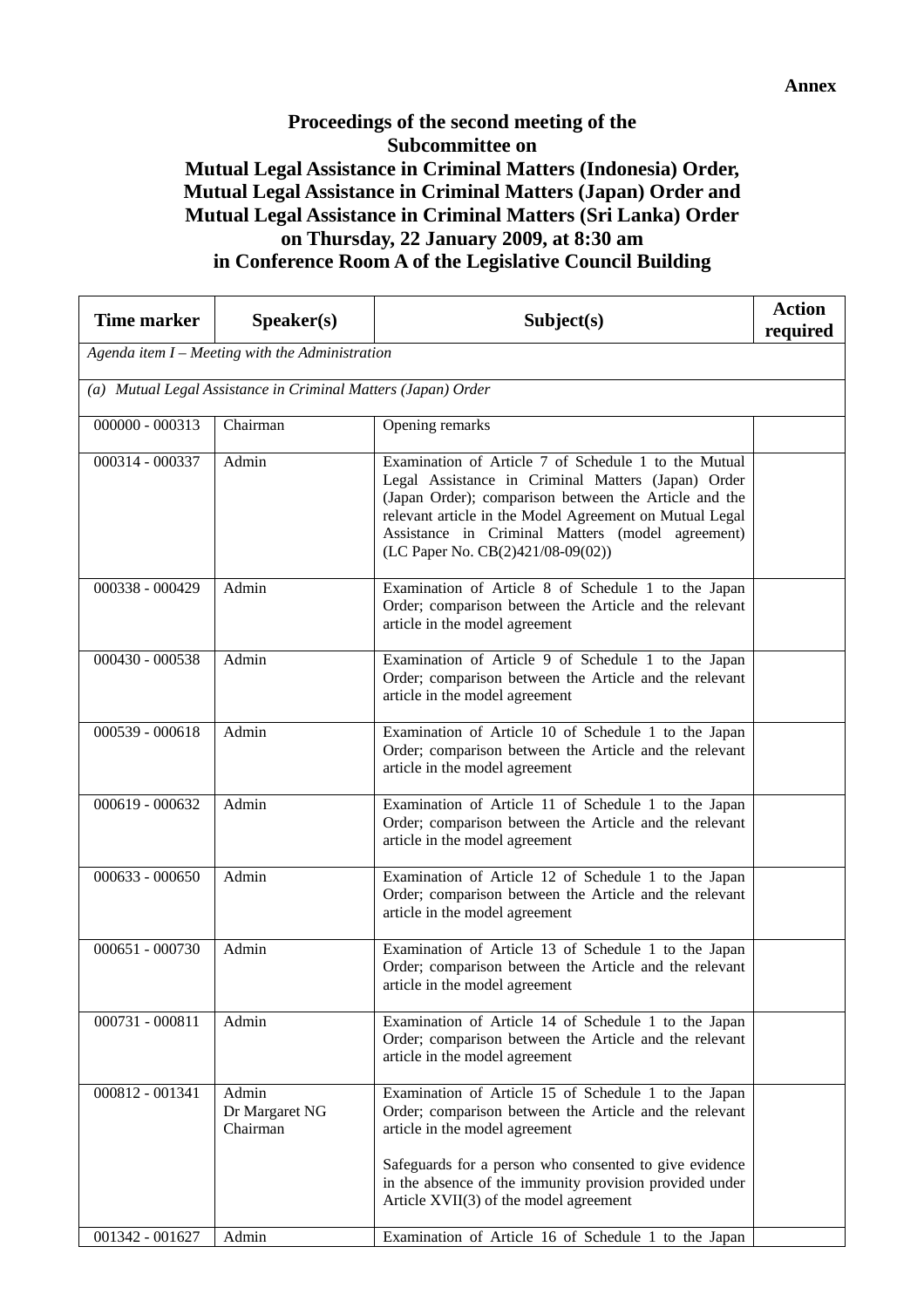| <b>Time marker</b> | Speaker(s)                                                        | Subject(s)                                                                                                                                                                                                | <b>Action</b><br>required |
|--------------------|-------------------------------------------------------------------|-----------------------------------------------------------------------------------------------------------------------------------------------------------------------------------------------------------|---------------------------|
|                    | Chairman                                                          | Order; comparison between the Article and the relevant<br>article in the model agreement; service of documents<br>under the Hong Kong/Japan Agreement                                                     |                           |
| 001628 - 001713    | Admin                                                             | Examination of Article 17 of Schedule 1 to the Japan<br>Order; comparison between the Article and the relevant<br>article in the model agreement                                                          |                           |
| 001714 - 001740    | Admin                                                             | Examination of Article 18 of Schedule 1 to the Japan<br>Order; comparison between the Article and the relevant<br>article in the model agreement                                                          |                           |
| 001741 - 001802    | Admin                                                             | Examination of Article 19 of Schedule 1 to the Japan<br>Order; comparison between the Article and the relevant<br>article in the model agreement                                                          |                           |
| 001803 - 001813    | Admin                                                             | Examination of Article 20 of Schedule 1 to the Japan<br>Order; comparison between the Article and the relevant<br>article in the model agreement                                                          |                           |
| 001814 - 001930    | Admin                                                             | Examination of other Articles of the model agreement<br>that are not included in the Japan Order                                                                                                          |                           |
| 001931 - 002236    | Chairman<br>Admin                                                 | Examination of Schedule $2 -$ Modifications to the Mutual<br>Legal Assistance in Criminal Matters Ordinance (Cap.<br>525) (the Ordinance)                                                                 |                           |
|                    |                                                                   | Completion of scrutiny of the Japan Order                                                                                                                                                                 |                           |
| 002237 - 002702    | Chairman<br>Admin                                                 | The Administration to consider providing information on<br>the scope of legal advice available and the safeguards to<br>protect the legal rights of the person before consenting to<br>provide assistance | <b>Admin</b>              |
|                    | (b) Mutual Legal Assistance in Criminal Matters (Sri Lanka) Order |                                                                                                                                                                                                           |                           |
| 002703 - 002733    | Admin<br>Chairman                                                 | Overview of Schedule 1 to the Mutual Legal Assistance<br>in Criminal Matters (Sri Lanka) Order (Sri Lanka Order)<br>in comparison with the model agreement (LC Paper No.<br>$CB(2)421/08-09(03))$         |                           |
| 002734 - 002912    | Admin                                                             | Comparison between Article 4 of Schedule 1 to the Sri<br>Lanka Order and the relevant article in the model<br>agreement                                                                                   |                           |
| 002913 - 003001    | Admin                                                             | Comparison between Article $7(2)(d)$ of Schedule 1 to the<br>Sri Lanka Order and the relevant article in the model<br>agreement                                                                           |                           |
| 003002 - 003037    | Admin                                                             | Comparison between Article 9(6) of Schedule 1 to the Sri<br>Lanka Order and the relevant article in the model<br>agreement                                                                                |                           |
| 003038 - 003113    | Admin                                                             | Comparison between Article 14 of Schedule 1 to the Sri<br>Lanka Order and the relevant article in the model<br>agreement                                                                                  |                           |
| 003114 - 003637    | Admin<br>Dr Margaret NG<br>Chairman                               | Comparison between Article 17 of Schedule 1 to the Sri<br>Lanka Order and the relevant article in the model<br>agreement                                                                                  |                           |